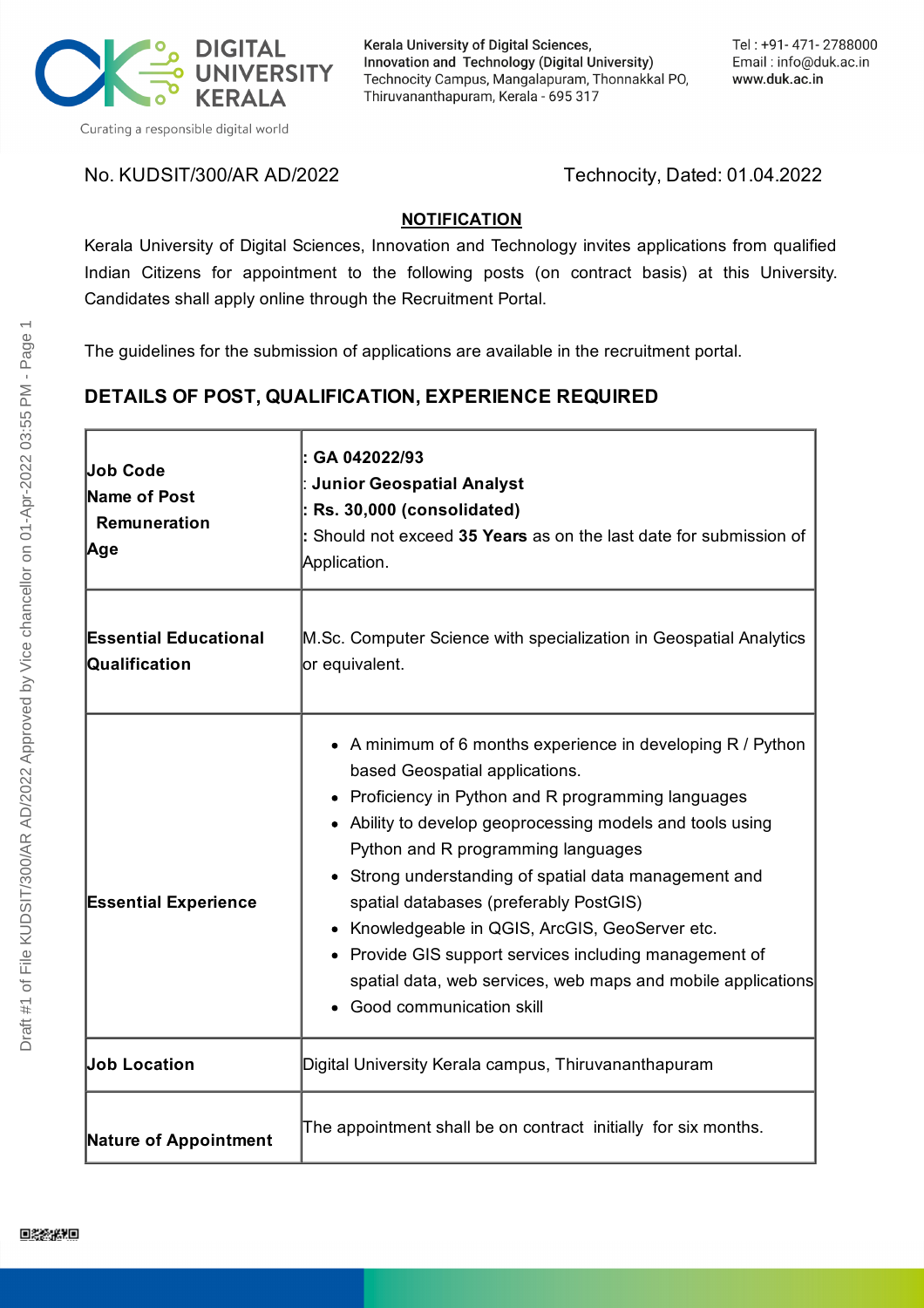# **Age Relaxation for submission of application :**

I. 5 years for candidates belonging to SC/ ST and 3 years for OBC candidates

## **Mode of Selection:**

I. The selection will be based on an interview.

### **General Instructions:**

- I. Scanned copy of the documents to prove age, qualifications, experience, etc. should be uploaded along with online application and originals to be produced as and when called for. **Applications without attaching the above documents shall be summarily rejected.**
- II. Candidates, who are in the service of the Government of India or any of the State Governments, etc. while applying, should obtain a No Objection Certificate from their Head of Office or Department and keep it with them. If candidates fail to produce the. No Objection Certificate as and when called for, his/her candidature will stand cancelled.
- III. Candidates should ensure that the particulars furnished by him/her are correct in all respects. **Anything not specifically claimed in the application against the appropriate field will not be considered at a later stage. No deviation whatsoever from the filled in data will be entertained.** In case it is detected at any stage of the recruitment that a candidate does not fulfil the eligibility norms and /or that he/she furnished any incorrect/false information or has suppressed any material fact, his/her candidature will stand cancelled. If suppression of material facts or furnishing of any incorrect/false information is detected even after appointment, his/her service is liable to be terminated
- IV. Applications submitted without fulfilling the eligibility and other norms mentioned in this Notification as well as the instructions published in the Recruitment Portal of the University will be summarily rejected.
- V. In case any discrepancy / ambiguity in the process of selection, the decision of the University shall be final and binding. The errors or omissions if any in the notification / selection process are subject to correction.
- VI. **Consequent up on adoption of self- certification provisions the University shall process the applications entirely on the basis of the information / documents provided with the application. The shortlisting/ appointment will be provisional and subject to physical verification of the documents.**
- VII. Canvassing in any form will entail the cancellation of candidature.